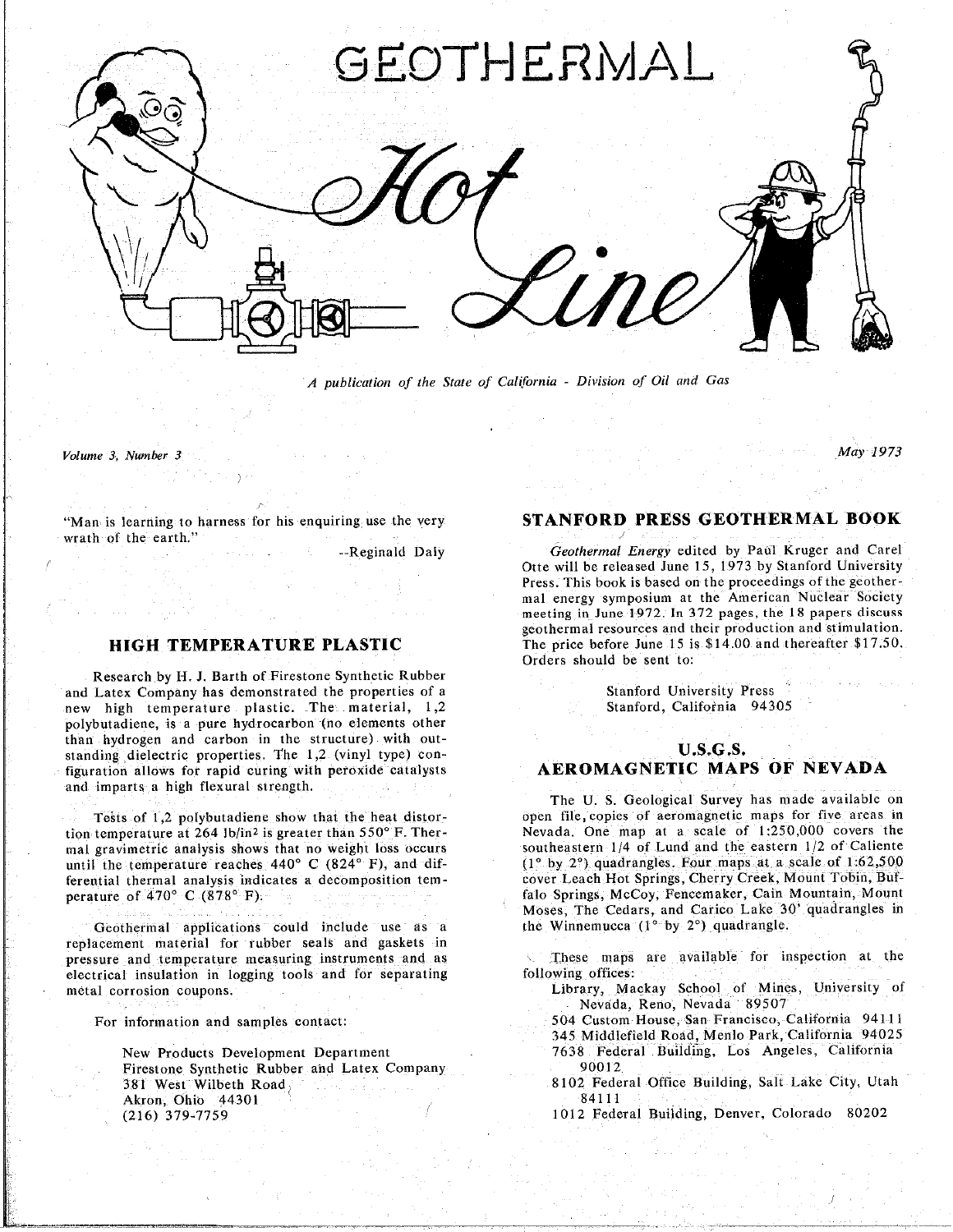

Geothermal Fields in Japan: 1) Matsukawa, 2) Hachimantai-Onuma, 3) Onikobe, 4) Katsukonda, 5) Otake, 6) Hatchobaru.

# **JAPANESE GEOTHERMAL FIELDS**

In a report released May 5, scientists of the Japanese Natural Resources Committee estimate that it is possible to develop between 30,000 and 50,000 megawatts of geothermal energy in Japan.

Japan has two producing geothermal fields and four fields in various stages of development. At the Matsukawa geothermal field, Japan Metals and Chemicals Company has been operating a 20 mw geothermal power plant since 1966. At the Otake field on the southern island of Kyushu, the privately owned Kyushu Electric Power Company has operated a 13 mw geothermal plant since 1967. Both plants were partly financed by government subsidy.

The Mitsubishi Metal Mining Company is installing a 10 mw generating plant at the Hachimantai-Onuma geothermal field near Matsukawa. This geothermal plant, which will be in operation by December 1973, will supply power for a nearby factory owned by Mitsubishi.

Dengen Kaihatsu (power company) has drilled 10 wells in the dry steam, Onikobe field and is constructing a 25 mw generating plant. The average depth of wells in this field is less than 300 meters.

Japan Metals and Chemicals Company has delineated a geothermal field at Katsukonda, which lies between Onikobe and Matsukawa. Tohoku Electric Power Company, the local utility, plans to build a 50 mw geothermal plant and to purchase the steam from the operator.

Kyshu Electric Power Company is developing a 50 mw plant to be operational in 1975 at the Hatchobaru field near Otake.

# UNESCO GEOTHERMAL BOOK

The United Nations Educational, Scientific and

Cultural Organization has just released a book entitled Geothermal Energy edited by H. Christopher H. Armstead. This is a basic review of geothermal research and development, and it contains the following sections and contributors in its 165 pages:

I. General

- H. C. H. Armstead, E. Bullard
- II. Exploration
- J. R. McNitt, C. J. Banwell, G. E. Sigvaldason, G. Facca
- III. The winning of geothermal fluids K. Matsuo, N. D. Dench, J. H. Smith
- IV. The utilization of geothermal fluids B. Wood, S. S. Einarsson, B. Lindal
- V. Miscellaneous T. Marshall, W. R. Braithwaite, H. C. H. Arm-
- stead, R. S. Bolton

This book is available for \$14 from:

**UNESCO Publications Center** P. O. Box 433 New York, New York 10016

### **BUREAU OF RECLAMATION MESA WELL REPORT**

The U. S. Bureau of Reclamation has released Test Well Mesa 6-1, Special Report, February 1973. The Mesa 6-1 well in Sec. 6, T. 16 S., R. 17 E., S.B.B.&M. was drilled for the purpose of testing geothermal desalination equipment and designs. This report describes the drilling, logging, and production testing of the Mesa well. Drilling and testing methods are discussed, and the program costs are enumerated.

Copies of this report are available from:

Edward Lundberg Regional Director Bureau of Reclamation P. O. Box 427 Boulder City, Nevada 89005

# **IDAHO THERMAL WATER REPORT**

The Idaho Department of Water Administration and the U.S. Geological Survey have released: Geothermal Investigations in Idaho, Part I, Geochemistry and Geologic Settings of Selected Thermal Waters, by H. W. Young and J. C. Mitchell.

124 hot springs and wells were sampled for this report, and various chemical geothermometers were applied to estimate the reservoir temperatures. At 42 sites the calculated temperatures exceeded 140° C for the reservoir.

Copies of this report are available for 50 cents each from:

> Idaho Department of Water Administration Statehouse - Annex 2 Boise, Idaho 83707

U. S. Geological Survey Water Resources Division 550 West Fort Street Boise, Idaho 83702

 $\overline{2}$ 



Truck mounted heat exchange unit being tested by San Diego Gas and Electric Co. at "Magmamax" 1 well in the Salton Sea field.

# HEAT EXCHANGER TEST RUN

For three weeks during March and April, San Diego Gas and Electric Company tested a truck-mounted, experimental, heat exchanger in the Imperial Valley. Geothermal brine produced from the Magma Energy well "Magmamax" 1 was used to evaluate the unit. This short test showed a high rate of silica deposition in the equipment. After evaluation of the test results and modifications in equipment design, the heat exchanger will be run for a longer period beginning in June. Information gained from this portable unit will be applied to the construction of a stationary 50 megawatt plant.

# **BUREAU OF RECLAMATION** DESALTING PLANT

The U. S. Bureau of Reclamation is nearing completion of a multistage flash desalting unit at the site of the "Mesa" 6-1 well in the Imperial Valley. This unit and a vertical tube evaporator unit were designed for geothermal use by the U. S. Office of Saline Water. When federal budget cuts eliminated O.S.W., the Bureau of Reclamation diverted some of its funds to complete the project.

In the multistage flash unit, the geothermal brine flows through a series of columns where steam is flashed at successively lower temperature and pressure. The last stage will flash steam at 140° F and 2.9 lb/in2, well below atmospheric pressure.

The vertical tube evaporator contains a series of heat exchange columns where geothermal brine under pressure will be used to flash steam from a separate saline water. The geothermal brine will remain as a liquid within this system:

The small holding pond used for previous tests will not be large enough for sustained flow, so plans are underway to drill a disposal well.

## **COMING MEETINGS**

ineral Law Institute The annual meeting of the Rocky Mountain Mineral Law Institute will be held July 19-21, 1973 at Snowmass, Colorado. For further information contact.

Rocky Mountain Mineral Law Foundation Fleming Law Building University of Colorado Boulder, Colorado 80302

**Heat Flow Symposium** 

A symposium on the Origin of Heat Flow Anomalies will be held as part of the International Association of Seismology and Physics of the Earth's Interior meeting in Lima, Peru on August 20-31, 1973. The symposium will consider positive and negative heat flow anomalies and interpretation of their origin.

For submission of abstracts or for further information contact:

> Jean-Claude DeBremaecker Department of Geology Rice University Houston, Texas 77001

### (Geothermics)

### Geothermal Resources Council Annual Meeting

The G.R.C. conference and annual meeting scheduled for San Francisco in September 1973, has been cancelled because of a myriad of problems. Arrangements have been made to hold the G.R.C. annual business meeting, including election of officers, in conjunction with the American Geophysical Union convention at the Jack Tar Hotel in San Francisco during Dember 10-14, 1973.

The A.G.U. convention will include two sections on geothermal resources. A finalized program of these sections will appear in the "Hot Line" around October.

### \*WELL OPERATIONS\*

### **STATE OF ARIZONA**

**Geothermal Kinetics** 

-3

Geothermal Kinetics has spudded "Power Ranches Inc." 2 about three-fourths of a mile west of "Power Ranches Inc." 1 in the same section. The new well is 1,980 feet S and 660 feet W from the NE corner of Sec. 1, T. 2 S., R. 6 E., G.&S.R.B.&M. These wells are the first and second geothermal wells to be drilled in Arizona. As of May 17, 1973, the well was being drilled below 1,219 feet on the way to a scheduled total depth of 6,600 feet.

### Geothermal Kinetics Systems Corp.

Geothermal Kinetics has completed the first geothermal well in Arizona. The well, "Power Ranches Inc." 1, is located in Sec. 1, T. 2 S., R. 6 E., G.&S.R.B.&M., two miles SE of Higley. The total depth is 9,207 feet, and casing was set at 9,065 feet. The well bottomed in hydrothermally altered volcanics after passing through zones of volcanic ash with up to 30 percent porosity. A bottom hole temperature of 325° F was recorded after the completion of drilling. Geothermal Kinetics is controlled by United Siscoe Mines in Toronto. For more information see "Hot Line" v. 3, n. 1, February 1973.

LAKE COUNTY, CALIFORNIA

Pacific Energy Corporation Pacific Energy Corporation entered the "Kettenhofen"